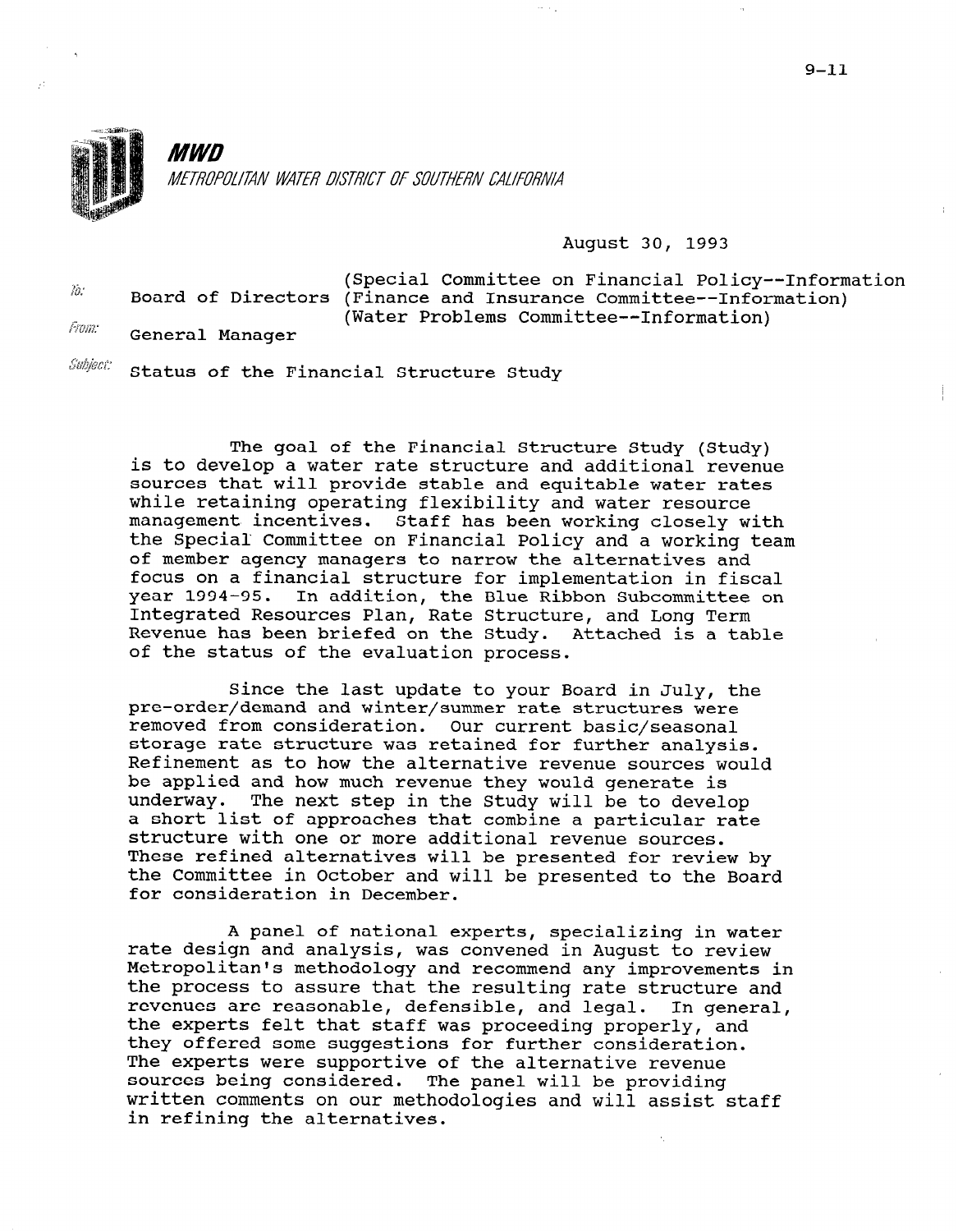Board of Directors -2- August 30, 1993

Board Committee Assignments

This letter is referred for information to:

The Special Committee on Financial Policy pursuant to its authority to study and make recommendations with regard to alternative rate structures and revenue sources;

The Finance and Insurance Committee pursuant to its authority to determine revenues to be obtained through sales of water, water standby or availability of service charges, and the levying of taxes; and

The Water Problems Committee pursuant to its authority to study, revise, and make recommendations with regard to the selling prices of water and conditions governing sales and exchanges of water.

Recommendation

For information only.

Wodraek

JMB:as

Attachment